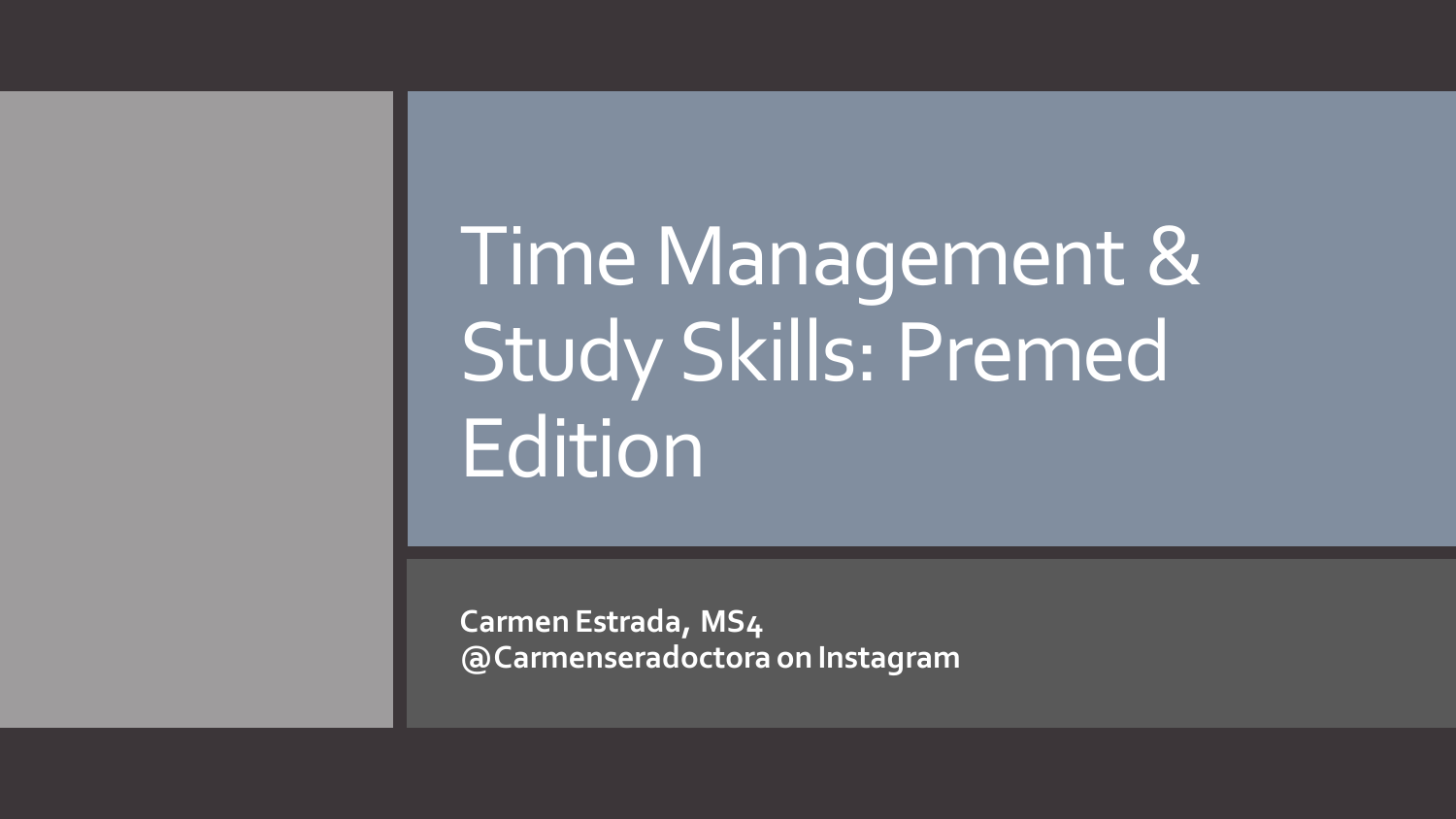#### **Create a Study Plan: Classes**

- Begins on day 1 with Syllabus
	- Fill in all deadlines and exams/quizzes on agenda
	- Write in rough idea of what days near exams will be dedicated to a specific class
	- Create a feasible schedule
		- Fill in classes/work/commitments and allot study time
		- Master Schedule and Daily
		- Study Blocks reasonable

#### **Weekly calendar**

|          | Monday | Tuesday | Wednesday | Thursday | Friday | Sat |
|----------|--------|---------|-----------|----------|--------|-----|
| 6:00 AM  |        |         |           |          |        |     |
| 7:00 AM  |        |         |           |          |        |     |
| 8:00 AM  |        |         |           |          |        |     |
| 9:00 AM  |        |         |           |          |        |     |
| 10:00 AM |        |         |           |          |        |     |
| 11:00 AM |        |         |           |          |        |     |
| loon     |        |         |           |          |        |     |
| 1:00 PM  |        |         |           |          |        |     |
| 2:00 PM  |        |         |           |          |        |     |
| 3:00 PM  |        |         |           |          |        |     |
| 4:00 PM  |        |         |           |          |        |     |
| 5:00 PM  |        |         |           |          |        |     |
| 6:00 PM  |        |         |           |          |        |     |
| 7:00 PM  |        |         |           |          |        |     |
| 8:00 PM  |        |         |           |          |        |     |
| 9:00 PM  |        |         |           |          |        |     |
| 10:00 PM |        |         |           |          |        |     |

www.albumi.c.la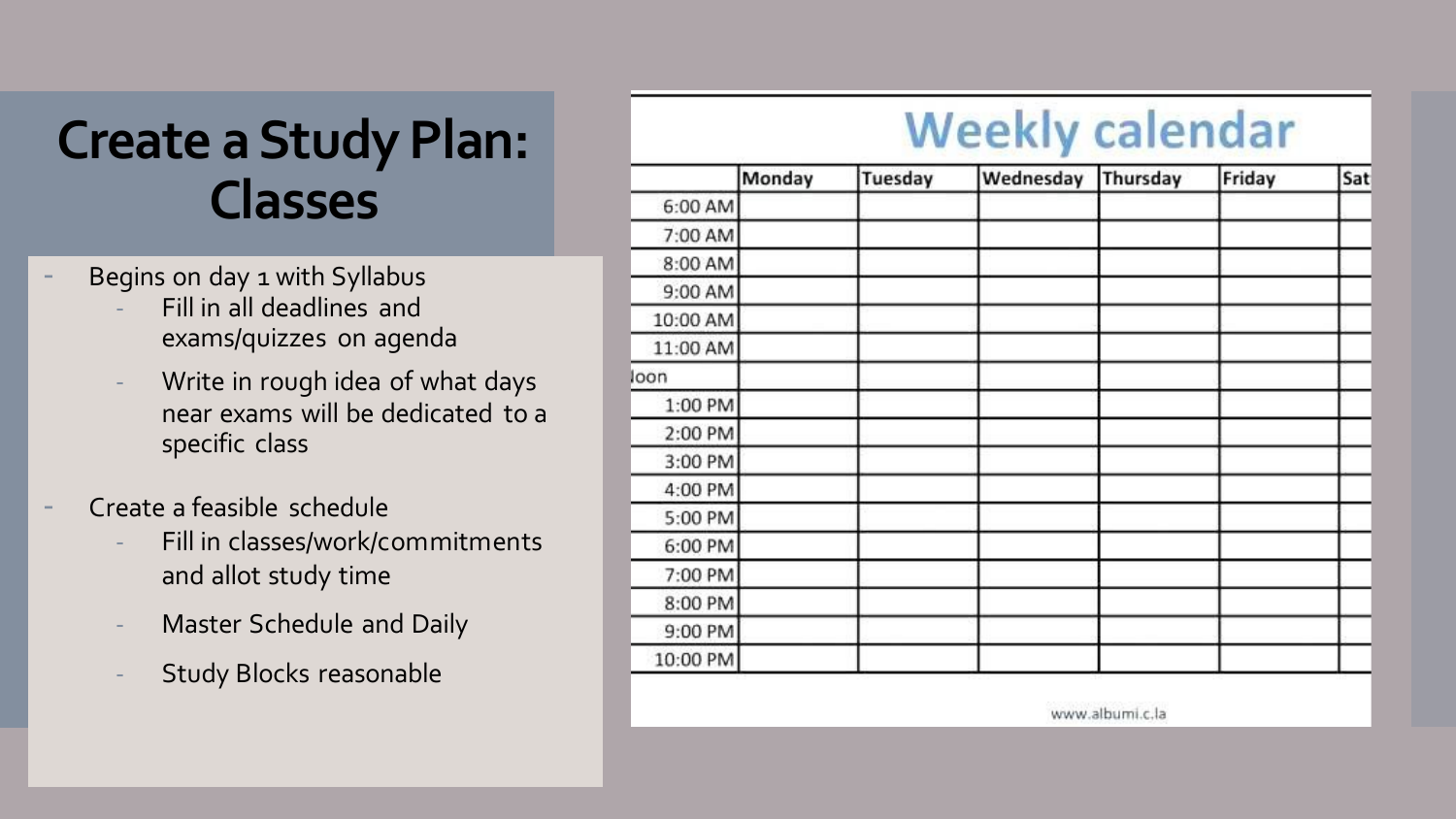## How to Study: Active Learning

- During Class **PRE-READ** for this to work
	- Type or Repeat (in your mind) the main concepts as they come up
		- Do NOT look at slides/answer as you recall topics
- **Making Study Guides/Reviewing Notes** 
	- Make them as concise as possible and try to *keep it all in one place*
	- Quiz yourself as you go do NOT copy notes verbatim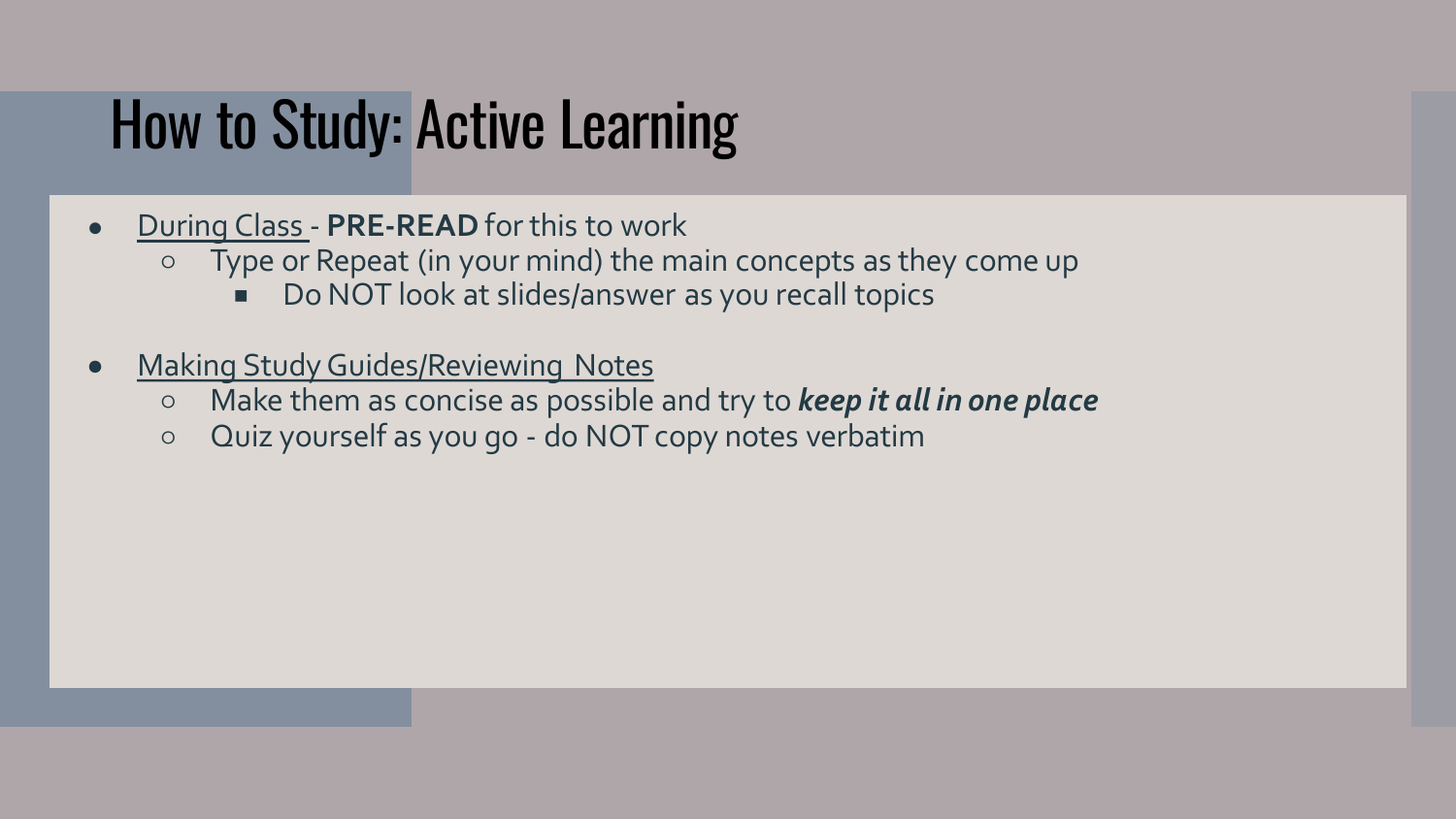## How to Study: Active Learning

- Turn whatever medium you use more active by QUIZZING yourself along the way
	- While reading the textbook
	- While reviewing the lecture before class
	- For chem/phys: do extra practice problems from back of book on topics you learned in class --- these Qs become your study guide
- Try to think what the professor would quiz on

#### **MENTAL QUIZZING ALL DAY EVERYDAY!**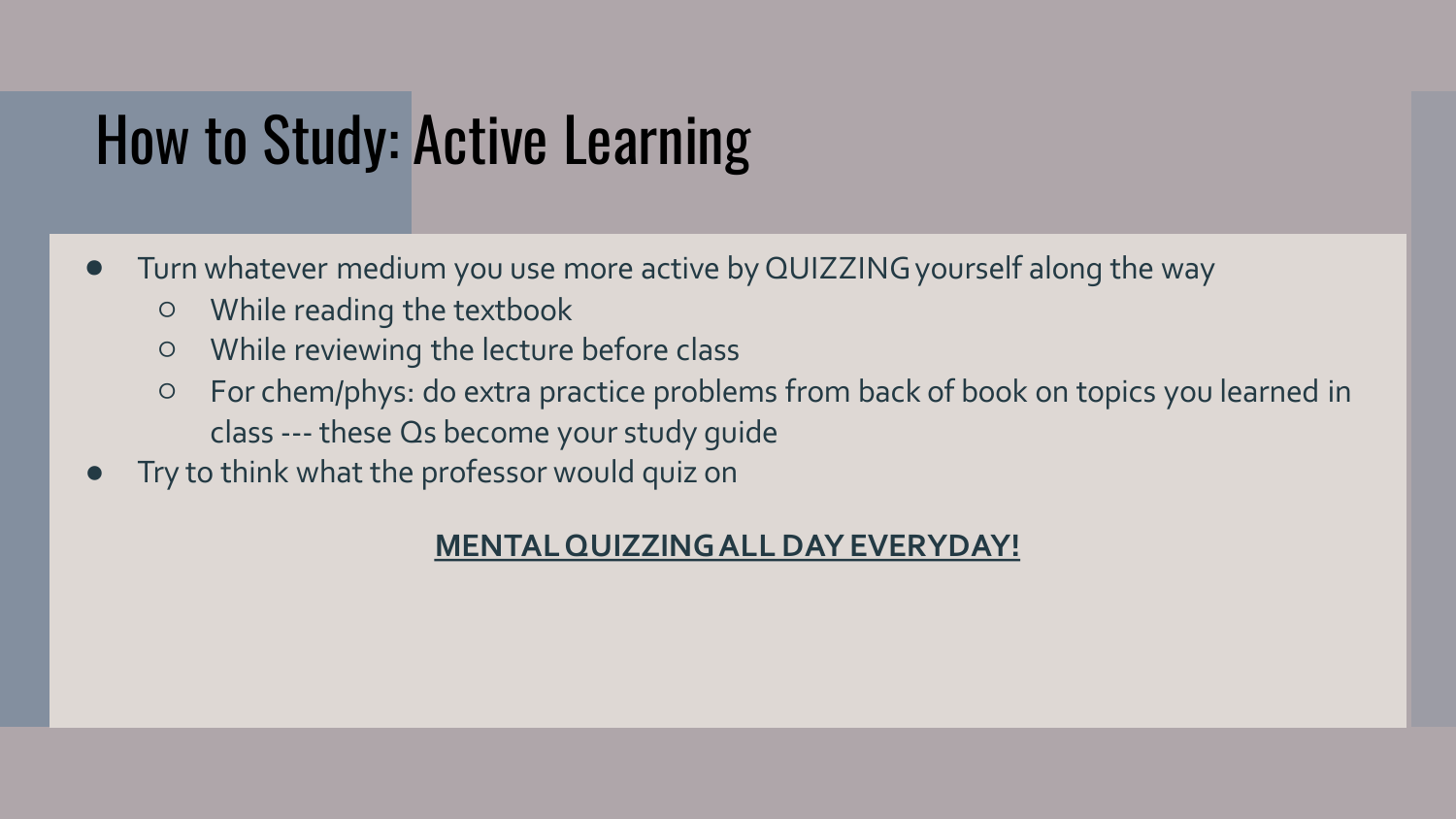#### **Example**

- Combine Lecture, textbook, study questions, videos into one place

- For chem/physics classes it would be practice problems

- Review EVERY DAY
	- **30 min daily**
	- Spaced Repitition

| location | Topic/Question    | Explanation                                                                              | Đ.          | pass me conjum                                                                                                         |     |
|----------|-------------------|------------------------------------------------------------------------------------------|-------------|------------------------------------------------------------------------------------------------------------------------|-----|
| ec2/FA   | Intussusception   | Seen in children with peak ages of 3 - 6 months old                                      |             | <b>The contract of the contract of the contract of the contract of the contract of the contract of the contract of</b> |     |
| 356      | - What ages is it |                                                                                          |             |                                                                                                                        |     |
|          | common in?        | - Children have intermittent bouts of crying followed by periods of rest and pain relief |             |                                                                                                                        |     |
|          | - What does       | - lleocecal telescoping is most commonly seen --- > infarction of bowel due to ischemia  |             | Meconium Ileus                                                                                                         |     |
|          | imaging show?     | - Currant jelly stools - bloody                                                          | Hirschpnung | custre Fibrosis                                                                                                        | (AR |
|          | - What are 2 lead | - Air fluid levels on xray                                                               |             |                                                                                                                        |     |
|          | points?           | - Common in the ileocecal junction                                                       | discase     |                                                                                                                        |     |
|          |                   | <b>ALLAVINAS</b>                                                                         |             |                                                                                                                        |     |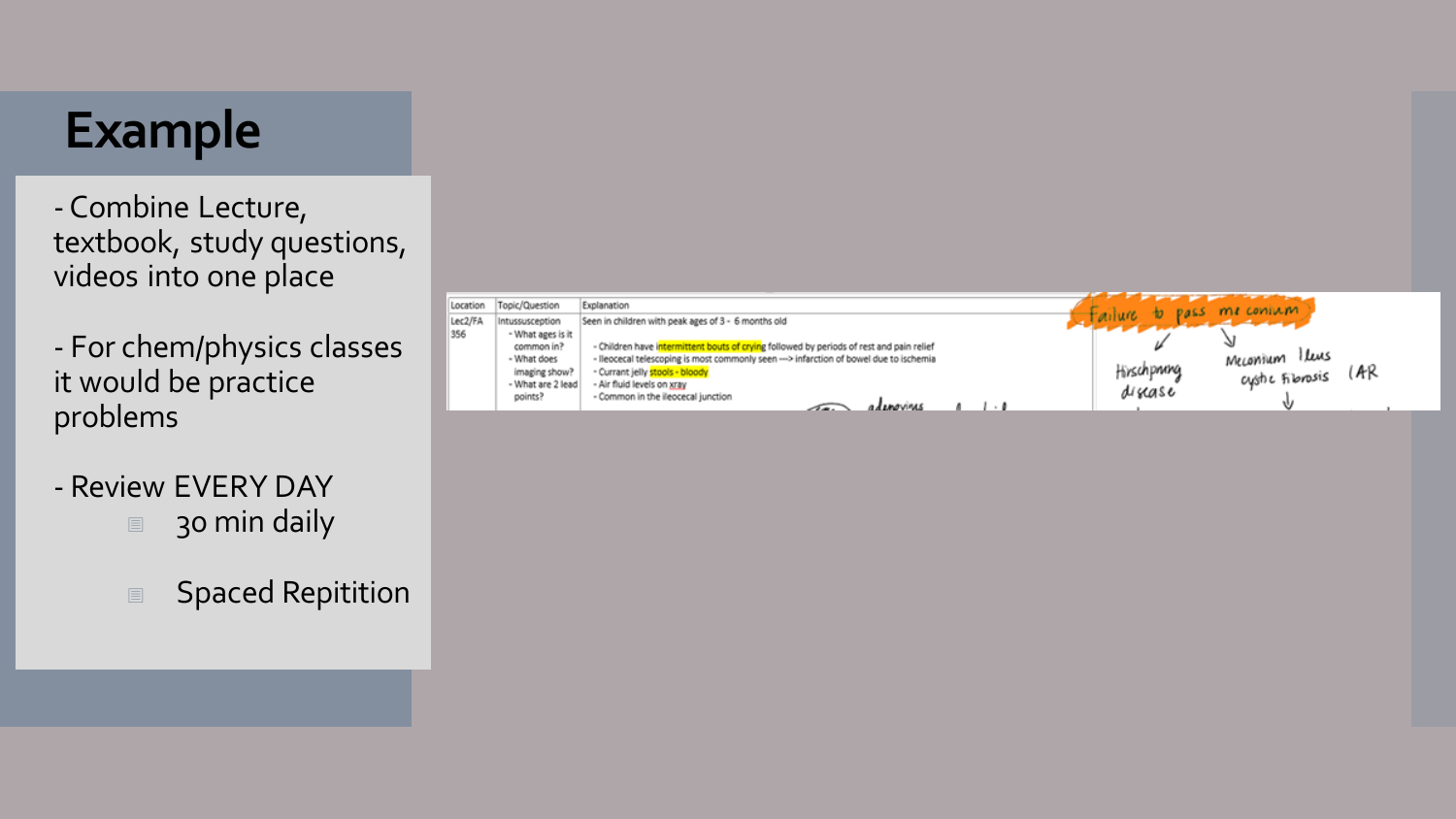

### **Create Associations**

- Creates a safety net the "no fail method"
	- Pictures & stories

Embed these within your concise study guides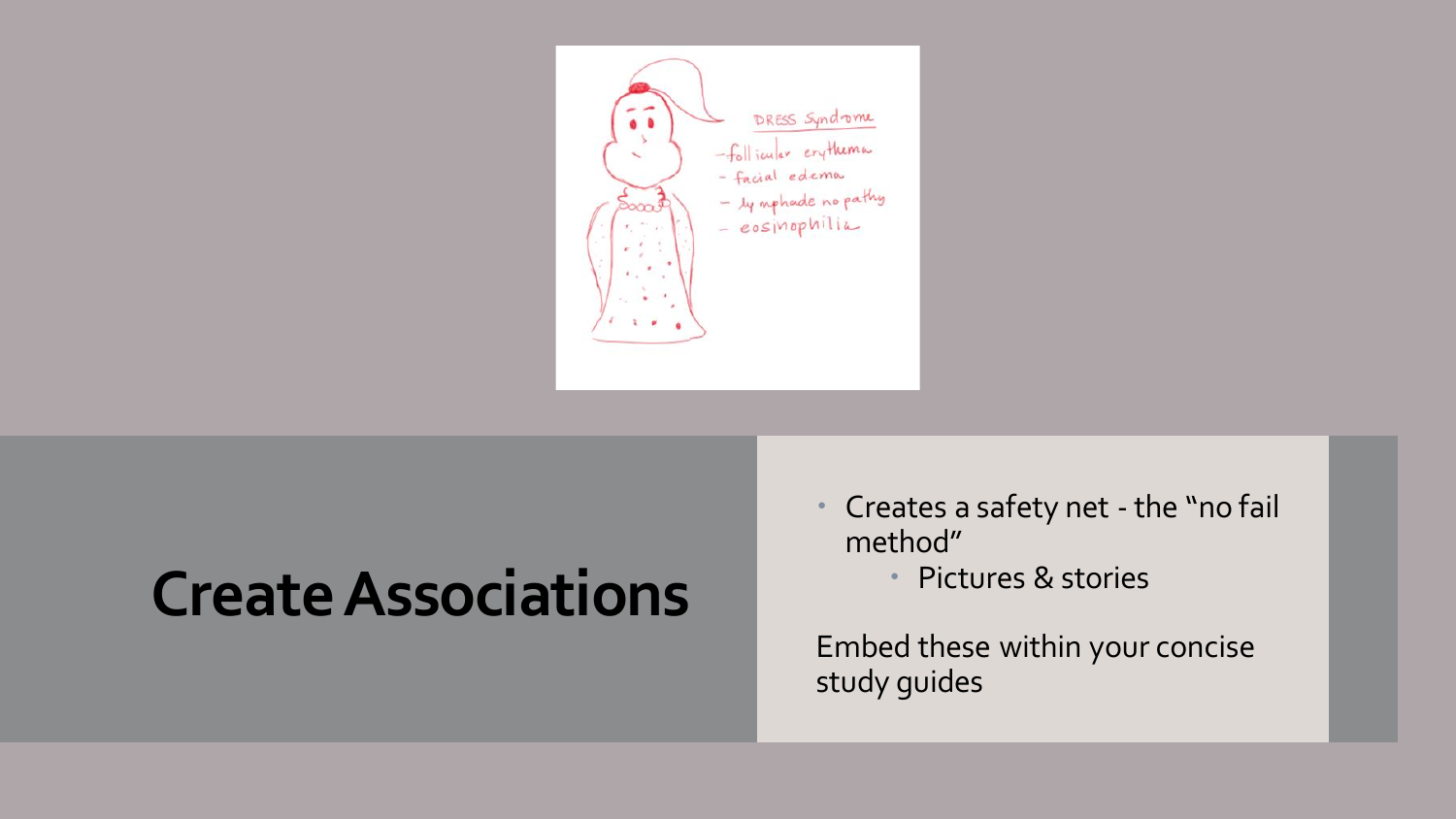#### **Handwritten Study Guides?**

- Great in certain circumstances
	- Compare and contrast things you tend to forget or confuse
	- Structure it as questions & be concise
	- Especially great for classes like chemistry, physics, or math classes

| Granulomatosis w/ Poly angitis<br>(Wegener's)<br>CANCA (PR3)<br>· URI, nasal bridge<br>collapse, hemophysis<br>cavitation, ENT involved,<br>Renal (RBC casts)<br>Jung alveolar hemorrhage<br>3, 3, (4, 4)<br>$\circ$ | Microscopic Polyangitis<br>· PANCA - MPO<br>· Lung, alveolar hemorrhage,<br>pempheral neuropathy,<br>occassional eye stuff<br>. No cars, nose, throat<br>NO granulomas<br>· Necrotizing arteritie<br>(代) 1 | Eosinophilic Granulomatosis W<br>polyangitis (churg-strauss)<br>$\cdot$ p ANCA - MPO<br>· Asthma, heart failure,<br>$61$ , kidney, sinusitis,<br>eosinophilia in Lungs<br>$\bullet, \overbrace{\mathscr{G}_n \mathscr{G}}^{\text{where}}$ . G<br>Easinophilia, 11gE<br>hyperresponse to an<br>allergic stimulus (drugs)<br>Same path as  PAN<br>but w/eaisin ophils |
|----------------------------------------------------------------------------------------------------------------------------------------------------------------------------------------------------------------------|------------------------------------------------------------------------------------------------------------------------------------------------------------------------------------------------------------|---------------------------------------------------------------------------------------------------------------------------------------------------------------------------------------------------------------------------------------------------------------------------------------------------------------------------------------------------------------------|
|----------------------------------------------------------------------------------------------------------------------------------------------------------------------------------------------------------------------|------------------------------------------------------------------------------------------------------------------------------------------------------------------------------------------------------------|---------------------------------------------------------------------------------------------------------------------------------------------------------------------------------------------------------------------------------------------------------------------------------------------------------------------------------------------------------------------|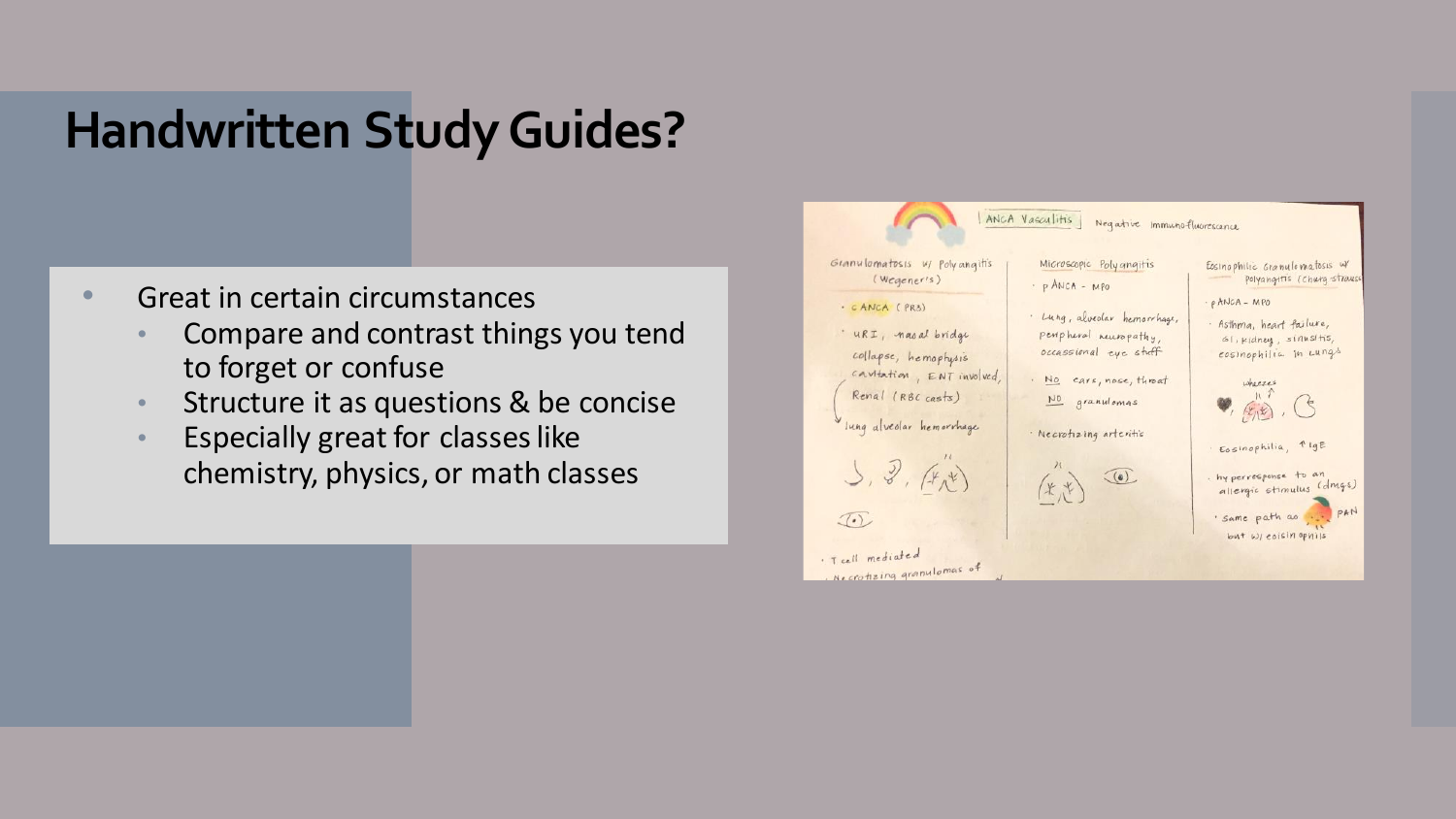#### **Finals Week**

**S** Create a Priority List

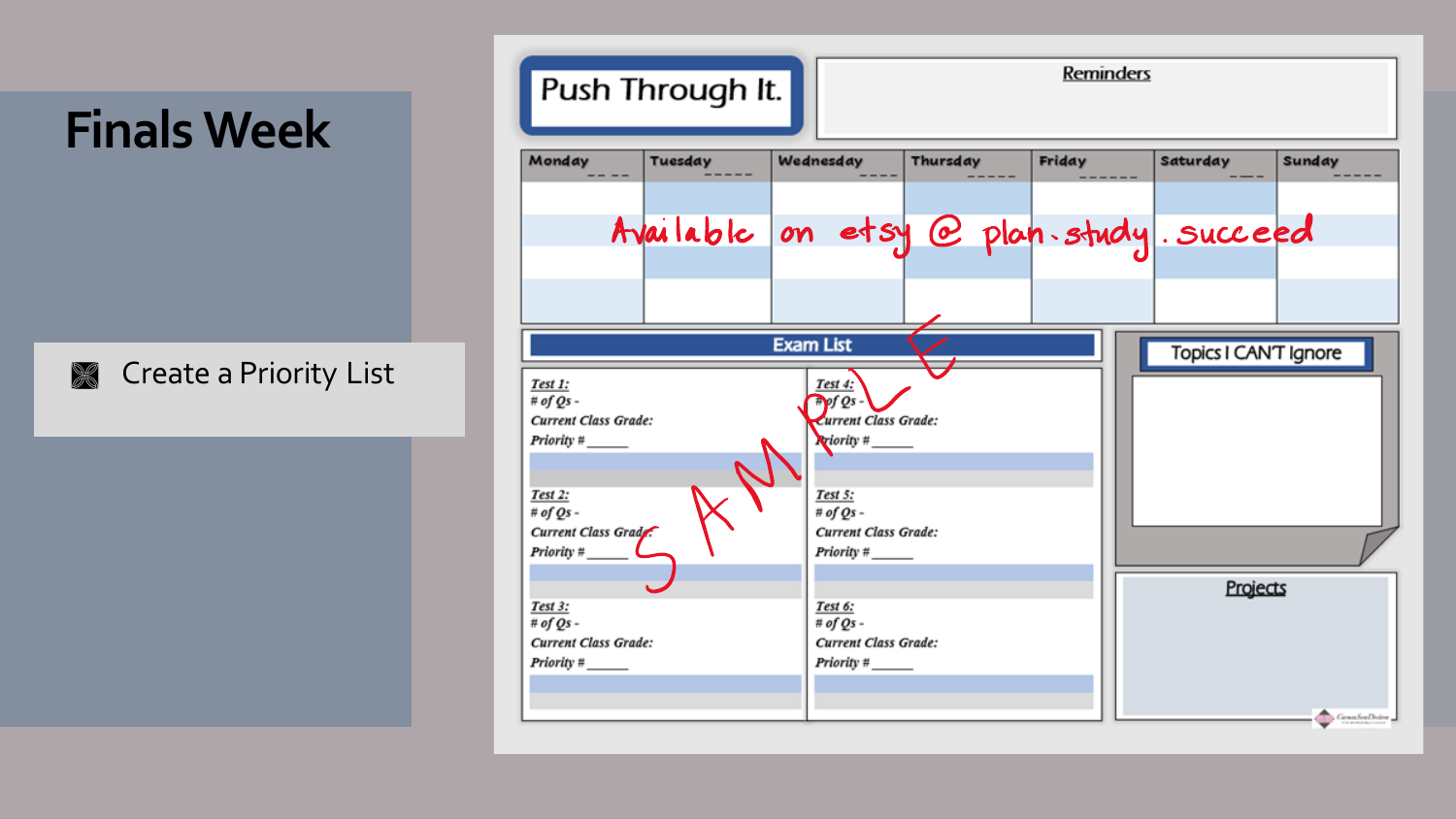Day 1: Make a plan

- Resources: Khan academy, sketchy, kaplan, princeton review, podcasts
- Question banks: AAMC, Uworld
- Daily Schedule
- 3 months of Dedicated time

minimum

| <b>Question Bank Tracking</b>                                               | I CAN DO THIS.                      | <b>Goal Score:</b>             |
|-----------------------------------------------------------------------------|-------------------------------------|--------------------------------|
| <b>Ouestion Bank #1:</b>                                                    | The Big Day - Test Date:            |                                |
| (A) Total # of $Qs =$<br>$(B)$ Days 'til Test =                             |                                     | <b>Practice Test Tracking</b>  |
| $\bullet$ Divide $A/B = \# of Qs$ per day                                   | <b>Study Resources List</b>         | Test #1 date:<br>$\div$ SCORE: |
| Example                                                                     | Resource #1:<br>$\mathscr{P}$ Plan: | Test #2 date:<br>$\div$ SCORE: |
| <b>Ouestion Bank #2:</b>                                                    | Available on etsy @<br>Resource #2: | Test #3 date:<br>$\div$ SCORE: |
| (A) Total # of $Qs =$<br>$(B)$ Days 'til Test =                             | $\mathscr{P}$ Plan:                 | Test #4 date:<br>$\div$ SCORE: |
| $\stackrel{\bullet}{\bullet}$ Divide $A/B = \# of Os$ per day               | Resource #3:<br>$\mathscr{P}$ Plan: | Test #5 date:<br>$\div$ SCORE: |
|                                                                             |                                     | <b>Notes</b>                   |
| <b>Ouestion Bank #3:</b><br>(A) Total # of $Os =$<br>$(B)$ Days 'til Test = | Resource #4:<br>$\mathscr{P}$ Plan: |                                |
| $\bullet$ Divide $A/B = \# of Qs$ per day                                   | Resource #5:<br>$\mathscr{P}$ Plan: |                                |
|                                                                             |                                     | CanadosDetro                   |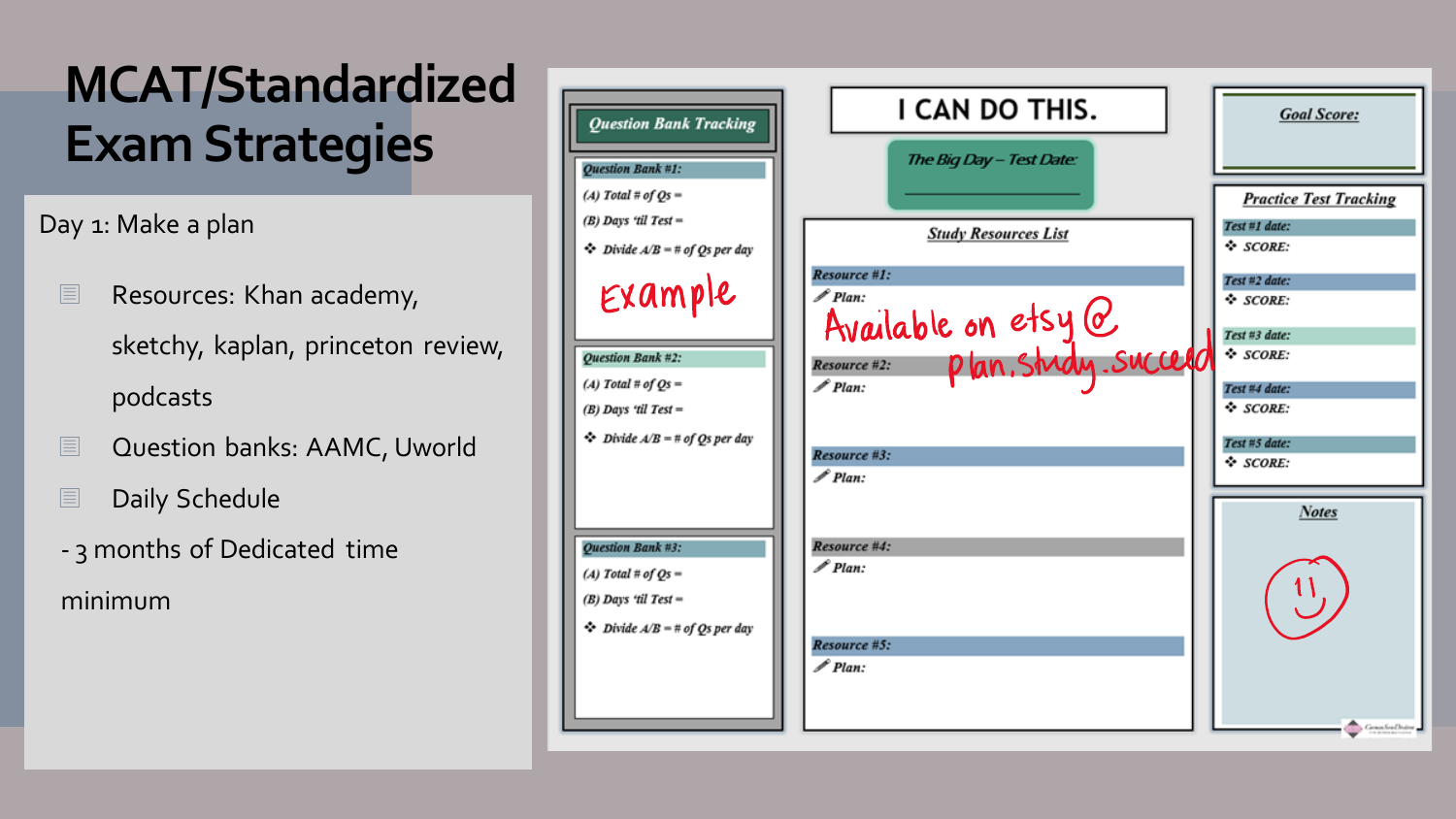- Daily Schedule **Examples**
- Dedicated Period

| Resource         | Plan                                                                            | 6/17                          | 6/18                    | 6/19                          | 6/20                         | 6/21                                       | 6/22             | 6/23                  | 6/24                                                                                     | 6/25                                                                                                              | 6/26                                                                                                                                                                        | 6/27                                                               |
|------------------|---------------------------------------------------------------------------------|-------------------------------|-------------------------|-------------------------------|------------------------------|--------------------------------------------|------------------|-----------------------|------------------------------------------------------------------------------------------|-------------------------------------------------------------------------------------------------------------------|-----------------------------------------------------------------------------------------------------------------------------------------------------------------------------|--------------------------------------------------------------------|
| First Aid        | Read 5 pages/day for the<br>next 10 months $\rightarrow$ 2x<br>through book     | 344, 345, 346.<br>463.511.512 | 338, 525, 87<br>478.484 | 348, 349, 350<br>342.517      | 510, 488, 489.<br>491.492    | 164, 167, 542.<br>5431                     | 490              | 92.93.94<br>87.348    | 90.89.88.406.<br>497                                                                     | (481, 483.61)<br>4631                                                                                             | 493.494.481<br>533, 532                                                                                                                                                     | 243, 283, 561                                                      |
| Sketchy odfs     | 159 pages - 2 pages/day --><br>3 times through                                  | $\mathbf{x}$                  |                         | Po 2-5 bacteria 6, 7 bacteria | toxoplasma<br>gondii 2 pages | herpes virus 1 &<br>$-2$                   | histoplasma      |                       | blastomycosis paracoccidiodes                                                            | Picornae<br>overview and<br>Polio virus                                                                           | Rhino &<br>Consackie                                                                                                                                                        | (entaemobal)<br>histolytica)                                       |
| Kaplan Q bank    | 2098 Qs - 10 Qs a day --> go<br>through all 1.5 times                           | $\mathbf{x}$                  | 12 O's Path<br>Endo     | 15 microbio - all             | 10 microbio                  | 9 microbio new<br>& 10 incorrect<br>review | 10 biochem - all | biochem               | 8 biochem                                                                                | 10 biochem - all<br>Q types, 6 Endo<br>Physio Incorrect Path incorrect,                                           | 6 Endocrine<br>a long time ago   10 biochem-all   10 immunology                                                                                                             |                                                                    |
| USMLE-RX Q bank  | 2059 Qs - 10 Qs a day ---><br>go through all 1.5 times                          | ×                             | 10 Q's<br>Endocrine     | 10 microbio                   | 10 microbio                  | 10 micro                                   | 15 micro         | Micro 13<br>incorrect | 15 micro                                                                                 | 10 micro                                                                                                          | 10 micro. 5<br>biochem                                                                                                                                                      | 15 micro                                                           |
| Pathoma          | Watch based on topics in<br>class. 4 pgs a day; 2 video a<br>day - Winter break |                               |                         |                               |                              |                                            |                  |                       |                                                                                          |                                                                                                                   |                                                                                                                                                                             |                                                                    |
| Self-made tables | Review 30 minutes before<br>bed every day                                       | $\infty$                      |                         |                               | ×                            |                                            | ×                | $\mathbf{x}$          |                                                                                          | $\infty$                                                                                                          |                                                                                                                                                                             | $\mathbf{x}$ .                                                     |
| <b>Class</b>     |                                                                                 |                               |                         |                               |                              |                                            | pharm quiz       |                       | neuro lab.<br>review blood<br>supply ACA.<br><b>MCA, PCA.</b><br>review Spinal<br>tracts | nuclei for neuro.<br>review incorrect<br>endo, pharm<br>review, watch<br>neuroscience<br>and doctoring<br>lecture | how to present<br>an oral<br>presentation.<br>set up nice<br>clothes for<br>thursday, look<br>up weakness<br>differential.<br>review<br>yesterday<br>usmle rx micro<br>test | review<br>Neuroscience<br>table, finish up<br>2nd pharm<br>lecture |

 $7:00$  am - 9:00 am study  $2 hr$  $9:90$  am - 10:30 am break  $10:30$  am - 12:30 pm study  $2hr$  $12:30 \text{ pm} - 2:00 \text{ pm}$  break  $2:00 \text{ pm} - 4:00 \text{ pm}$  study.  $2hr$  $4:00 \text{ pm} - 5:30 \text{ pm}$  break  $5:30~\mu m - 7:30~\mu m$  study  $2.hr$  $7:30 \text{ pm} - 9:00 \text{ pm}$  break  $9:00 \text{ pm} - 9:30 \text{ pm}$  study tables  $0.5hr$ self made decks  $8.5<sub>hr</sub>/day$ Sleep by 11:00 pm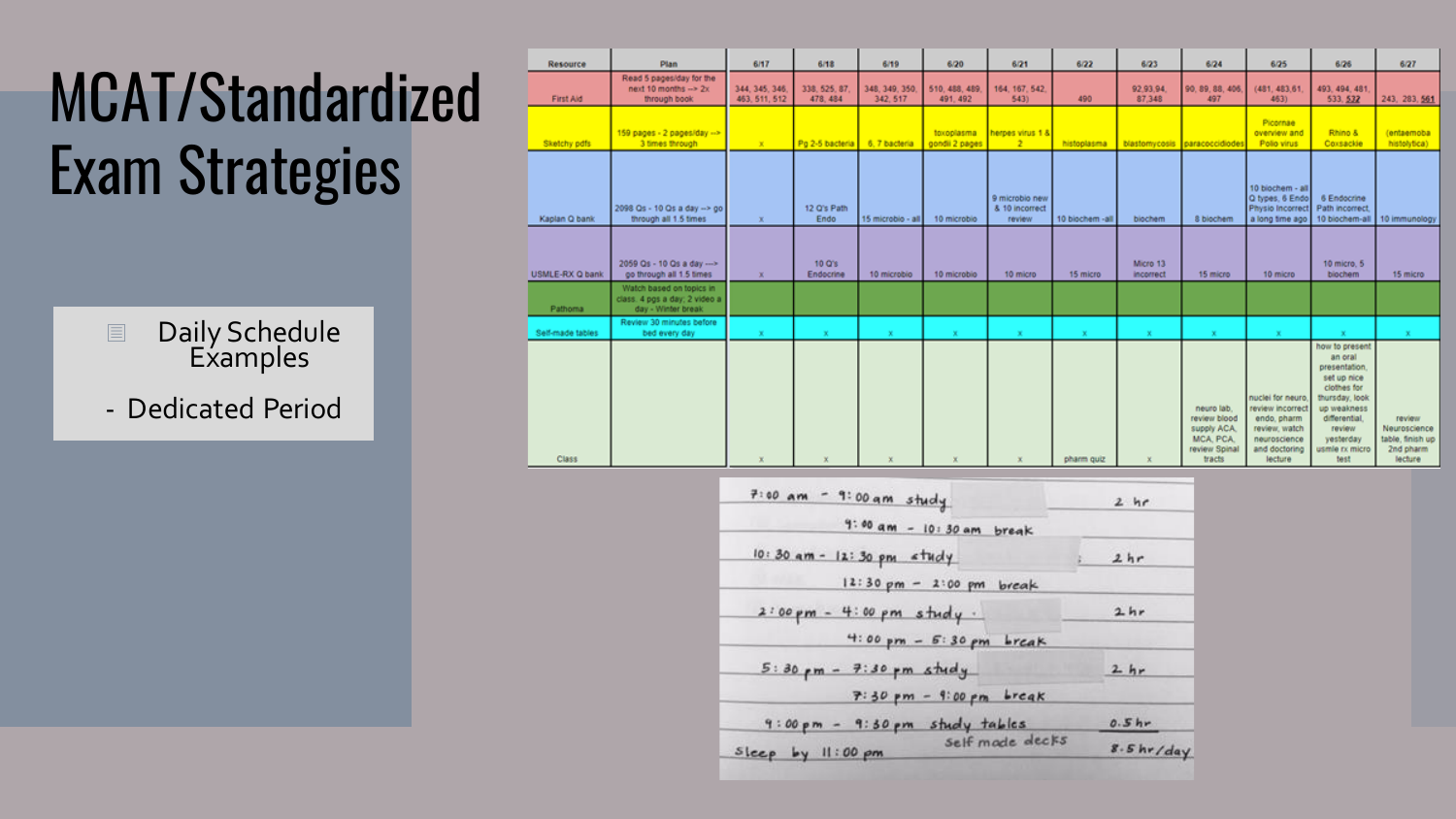Practice Questions:

- Focus on one thing at a time; take your time 1. Understanding the concepts
	- Correct AND incorrect answers
	- 2. Process of elimination
	- 3. Speed build over time (1.5 min)
		- Create a goal time limit
	- 4. Endurance

Use questions filter to your advantage

- Always spend more time on topics you struggle with
- Daily at least 10 redo Qs
- Question sets should only be as long as you can have time to review
	- Add mistakes to study table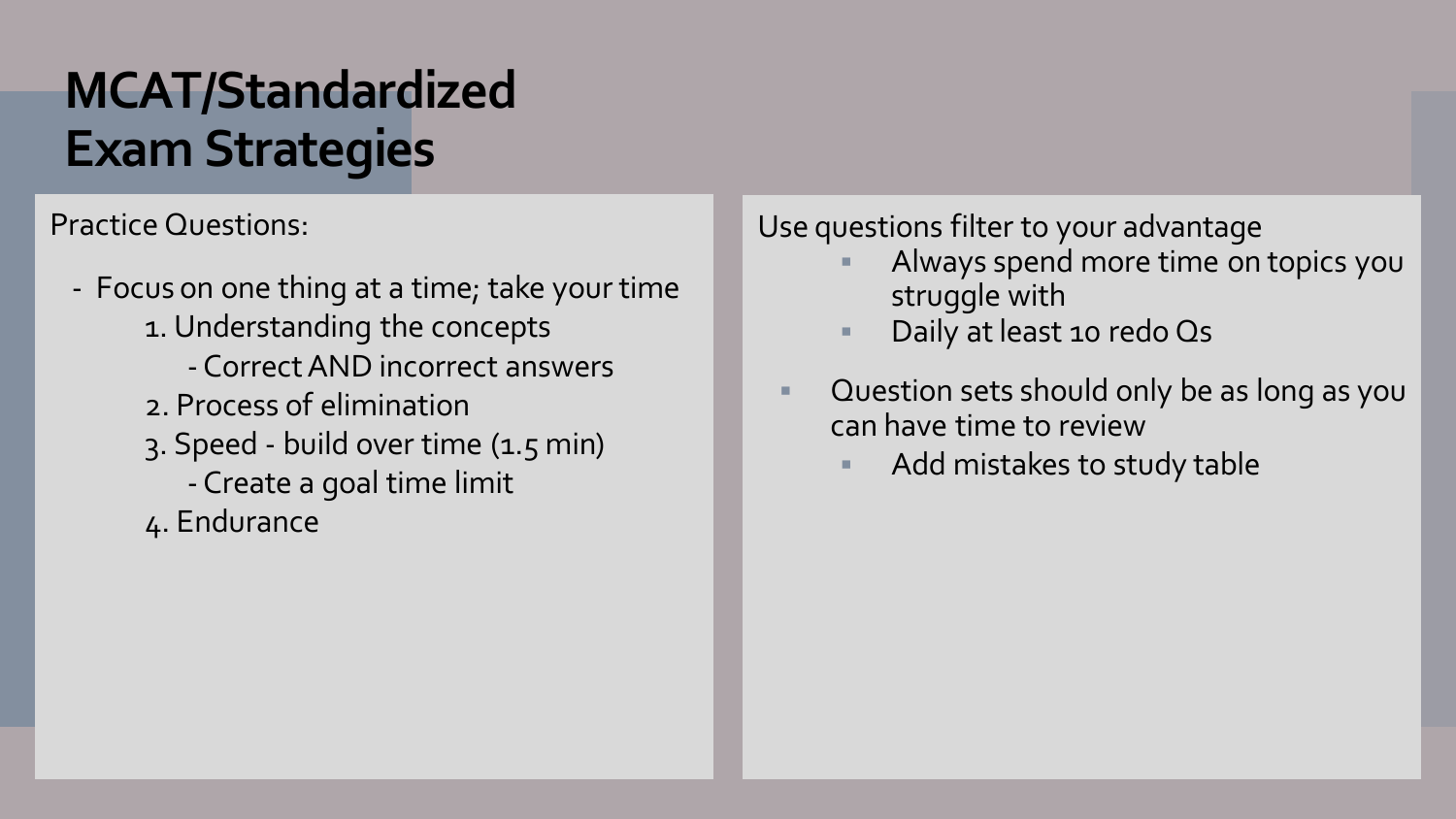- **Process of Elimination** Practice this slowly first
	- If you do not know an answer to a question
	- Before you give a random guess give it your best shot
	- Get faster the more you practice, learn to trust your gut
	- Guides your content review as you come back to review questions

#1 Take a deep breathe and calm down

- $\times$  #2 During a real test select a quick, gut answer and mark question for later
- $\times$  #3 Look at the choices and see which ones you can be certain are inherently false or unrelated
- $\times$  #4 Do not get distracted by the always and nevers unless you are SUPER SURE
- $\times$  #5 When all hope is lost, choose the longest answer choice go with your gut
- Do NOT keep flip flopping answers if you really aren't sure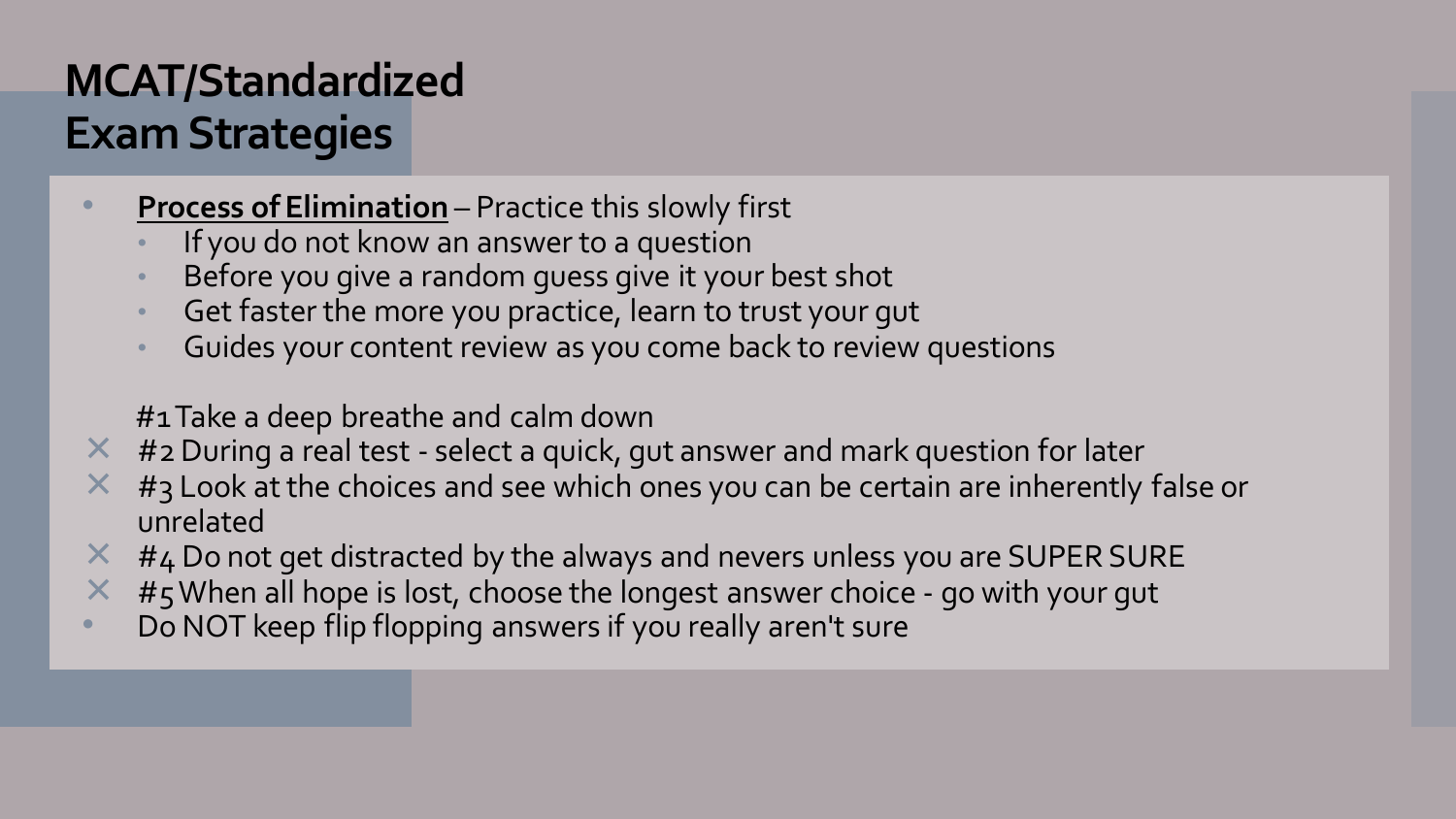#### Practice Exams:

- Stick to your master plan dates
- Taking more exams does NOT mean better scores → burnout
- $\Box$  The last 2 exams you take will let you know if you are ready
- Do NOT schedule a practice test close to your exam date to avoid being too tired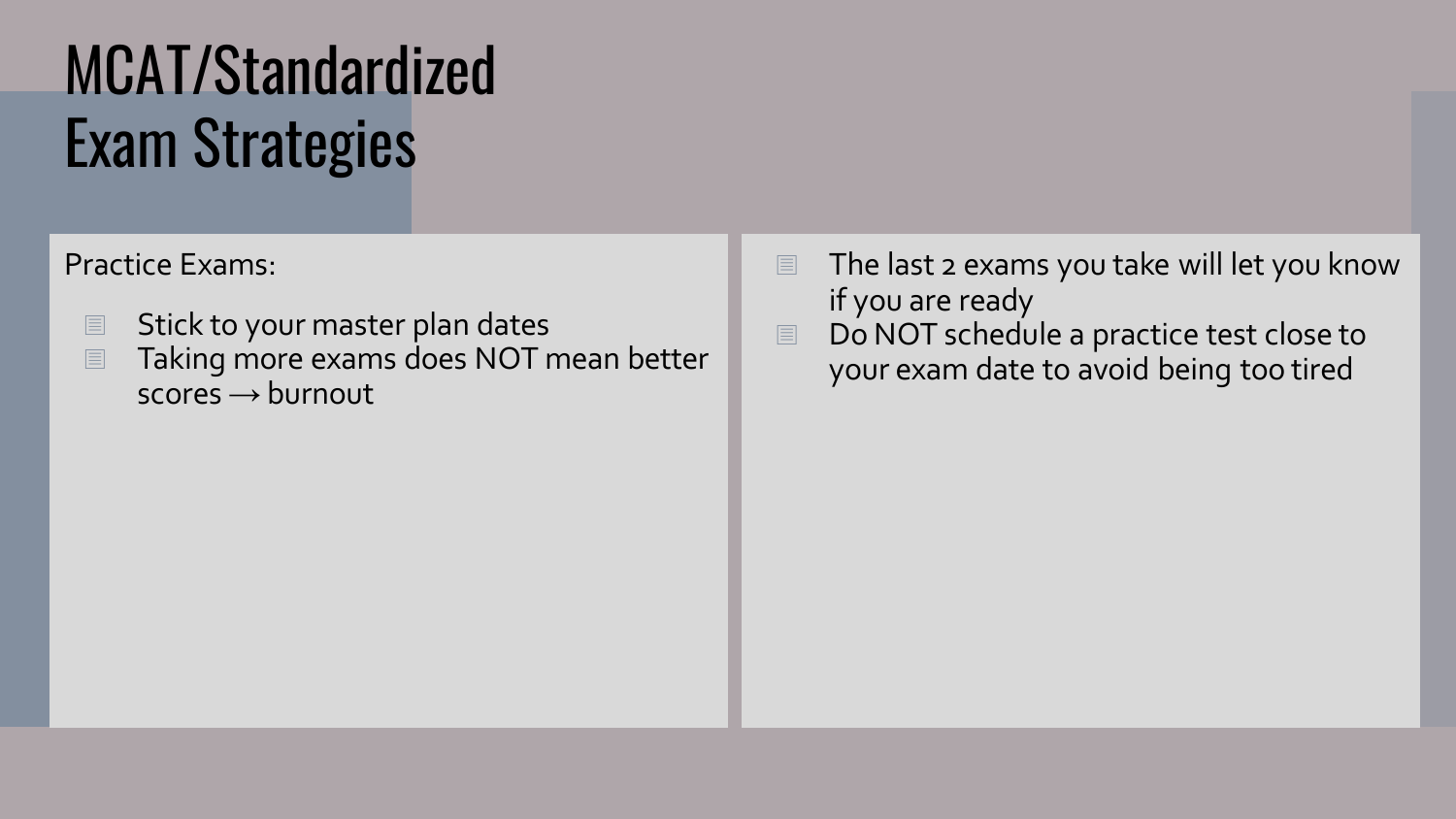On Test Day & During Timed Practice Questions:

- Do NOT stop to overthink difficult questions Mark them and MOVE ON
- Only highlight a couple words per paragraph main idea
- **CARS** 
	- Don't underestimate identifying question type
		- Focus on this first
		- Foundations of comprehension, reasoning outside the text, reasoning within the text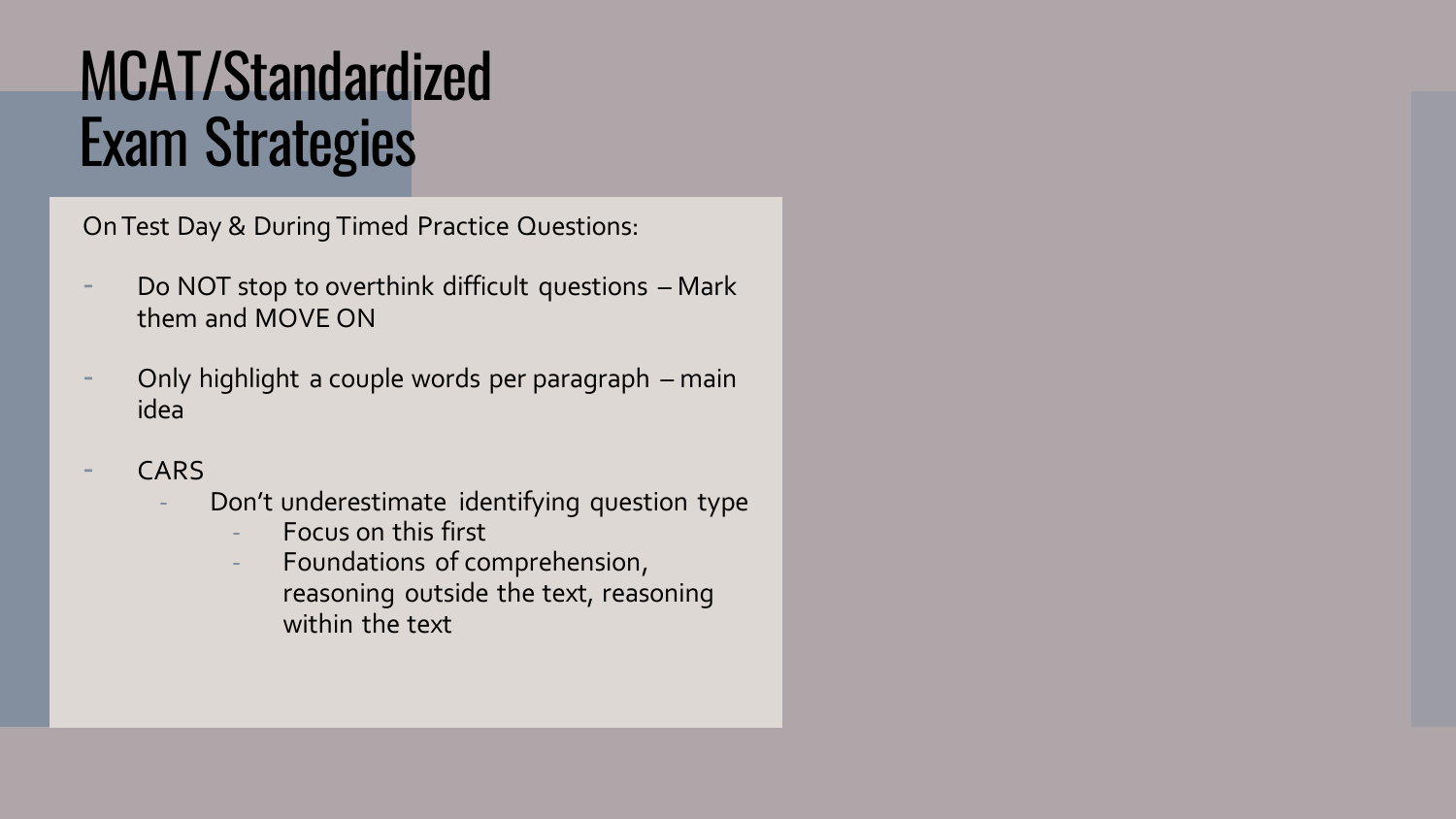#### **Plan for Wellness**

- 1-2 days off a week
- Schedule things you enjoy doing into your calendar
	- This doesn't have to be yoga
- Meditation/Exam Ritual to decrease anxiety
	- Cognitive offloading: pack lunch, bag, ID, paperwork, outfit
- Get 8 hours of sleep
- Say NO to overcomitting, not friends
	- Don't join that  $3^{rd}$  club in the same year
	- If you are balancing a lot at home and extracurriculars
		- Don't take 18 units, protect that GPA
	- **EXEDE:** Pick activities that fit with your passion/niche

|                                   | <b>HRUREMORNINA DENINE</b>     |                    |
|-----------------------------------|--------------------------------|--------------------|
| 6:00 AM<br>Alarm                  | 6:25 <sub>AM</sub>             |                    |
| 6:05 AM<br>Alarm                  | $-6:30$ am                     |                    |
| <b>6:10 АМ</b><br>Alarm           | $\bigcirc$ 6:35 AM             |                    |
| 6:15 AM<br>Alarm                  | $-6:40AM$                      |                    |
| 6:20 AM<br>Alarm                  | 6:45 AM<br>Alarm               |                    |
| Joild Clock<br>Alarm<br>Stopwatch | dorld Clock<br>Alarm.<br>Timer | Stoowsteh<br>Timpe |